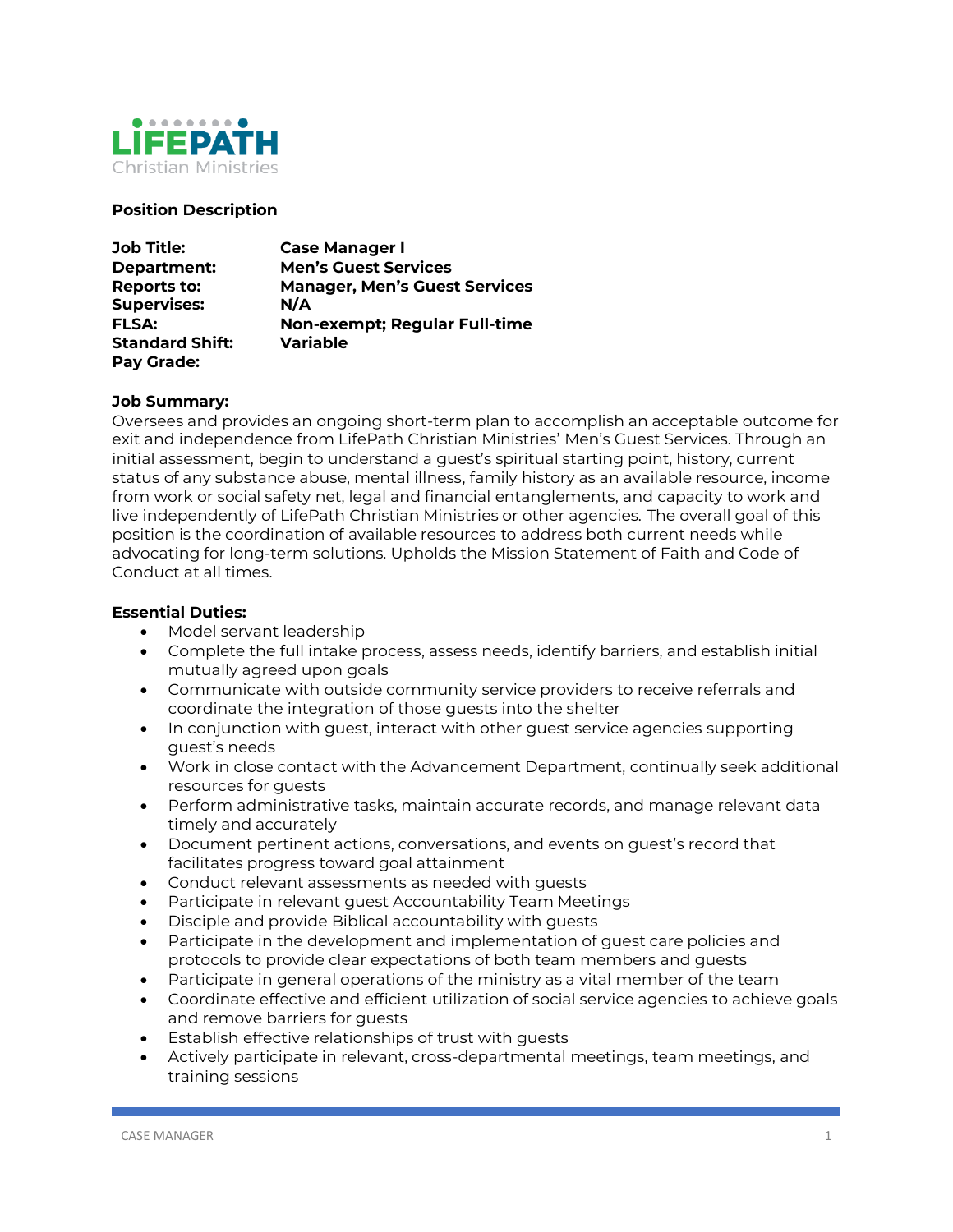- Understand, articulate, and model a perspective that balances the Biblical concepts of grace and justice
- Provide "success" stories and other positive guest progress information to the Advancement Team
- Regular attendance and punctuality are essential requirements of this position

# **Other Duties:**

- Conduct bible studies/classes and related meetings as needed
- Maintain healthy boundaries with guests and team members in accordance with Lifepath's policy while serving high need individuals in crisis
- Perform other duties as assigned

#### **Performance Standards:**

- Strong interpersonal and communication skills and the ability to work effectively with a wide range of constituencies in a diverse community
- Team player focused on the overall success of the organization
- Ability to encourage and set a positive tone in LifePath Men's Guest Services
- Excellent organizational and coordinating skills
- Ability to foster a cooperative work environment
- Ability to organize, prioritize, and schedule work assignments
- Knowledge of computerized information systems used in Lifepath's Men's Guest Services, e.g. case management software and Microsoft Office suite
- Serve as a model of and set a standard for professional competency, accuracy, and innovation
- Develop and implement proactive strategies address needs in shelter men lives.

# **Special Skills/Education/Training Requirement:**

- Bachelor's degree from an accredited college or university in related discipline or minimum five years of related experience
- Must have a committed personal relationship with Jesus Christ and belong to a Christian body of believers
- Bible training preferred, demonstrated spiritual maturity required
- Previous rescue mission experience desired

#### **Physical Factors:**

- Ability to stand and/or sit for long periods of time, reach, lift, bend, kneel, stoop, climb stairs, push, and pull items weighing 25 pounds or less; manual dexterity; auditory and visual skills; ability to follow written and oral instructions and procedures.
- Excellent reading and writing skills; typing/computer usage; proficient interpersonal relations and communicative skills; ability to follow written and oral instructions and procedures.
- Frequent close quarter with mission guests as they enter and exit the building.
- Fast paced environment; moderate noise level

# **Working Conditions:**

- Inside/outside work environment; may be exposed to weather conditions prevalent at times.
- Overtime is unapproved unless preapproved by Supervisor.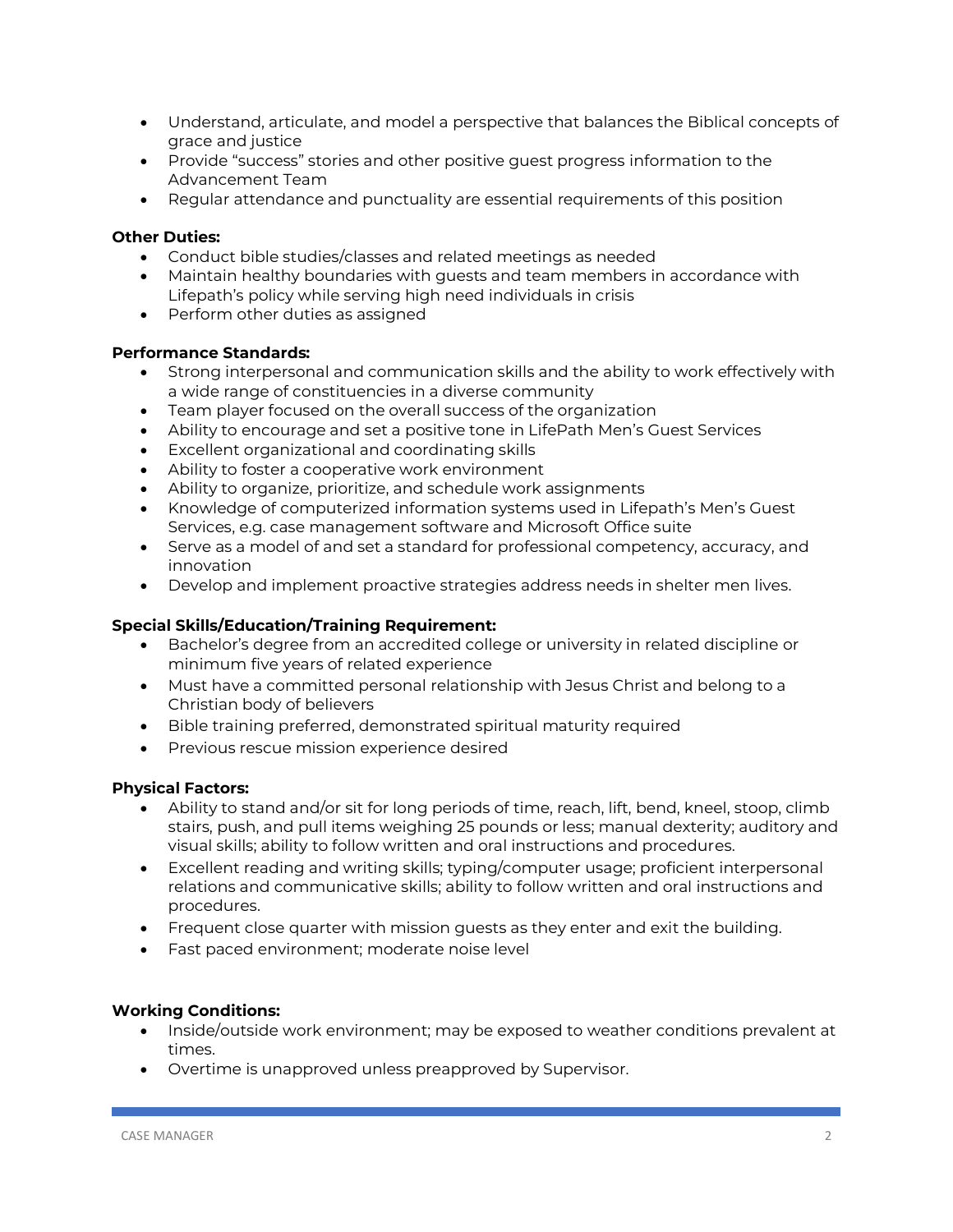#### **Requirement:**

The York Rescue Mission dba **LifePath Christian Ministries** is a privately funded 501 (c)3 nonprofit, Christian ministry. Our designated purpose is religious, and we are a Christ-centered ministry which is dedicated to share the Gospel in order to see lives redeemed, renewed and restored, and to celebrate the stories of lives being transformed through relationship with Jesus Christ. We consider every position to be essential in the fulfillment of our ministry and Mission Statement. As such, each employee must have a relationship with Jesus Christ as their personal Savior and Lord. All employees must:

- Be able and willing to share the Gospel and participate in the ministry activities of York Mission dba LifePath Christian Ministries;
- Subscribe to the LifePath Christian Ministries Statement of Faith and Qualifications for Employment upon hire and continuously while employed;
- Adhere to the policies of the LifePath Christian Ministries Employee Handbook.

*My signature below acknowledges that I have read and understand the job description as described herein and I affirm that I can fulfill the requirements of this role. I understand that this job description is not all-inclusive, and that employment is always "at will".* 

Approved: March 2022

Kishf Shlang **\_\_\_\_\_\_\_\_\_\_\_\_\_\_\_\_\_\_\_\_\_\_\_\_\_\_\_\_\_\_\_\_\_\_**

**Human Resources**

Johnt **\_\_\_\_\_\_\_\_\_\_\_\_\_\_\_\_\_\_\_\_\_\_\_\_\_\_\_\_\_\_\_\_\_\_**

**CEO**